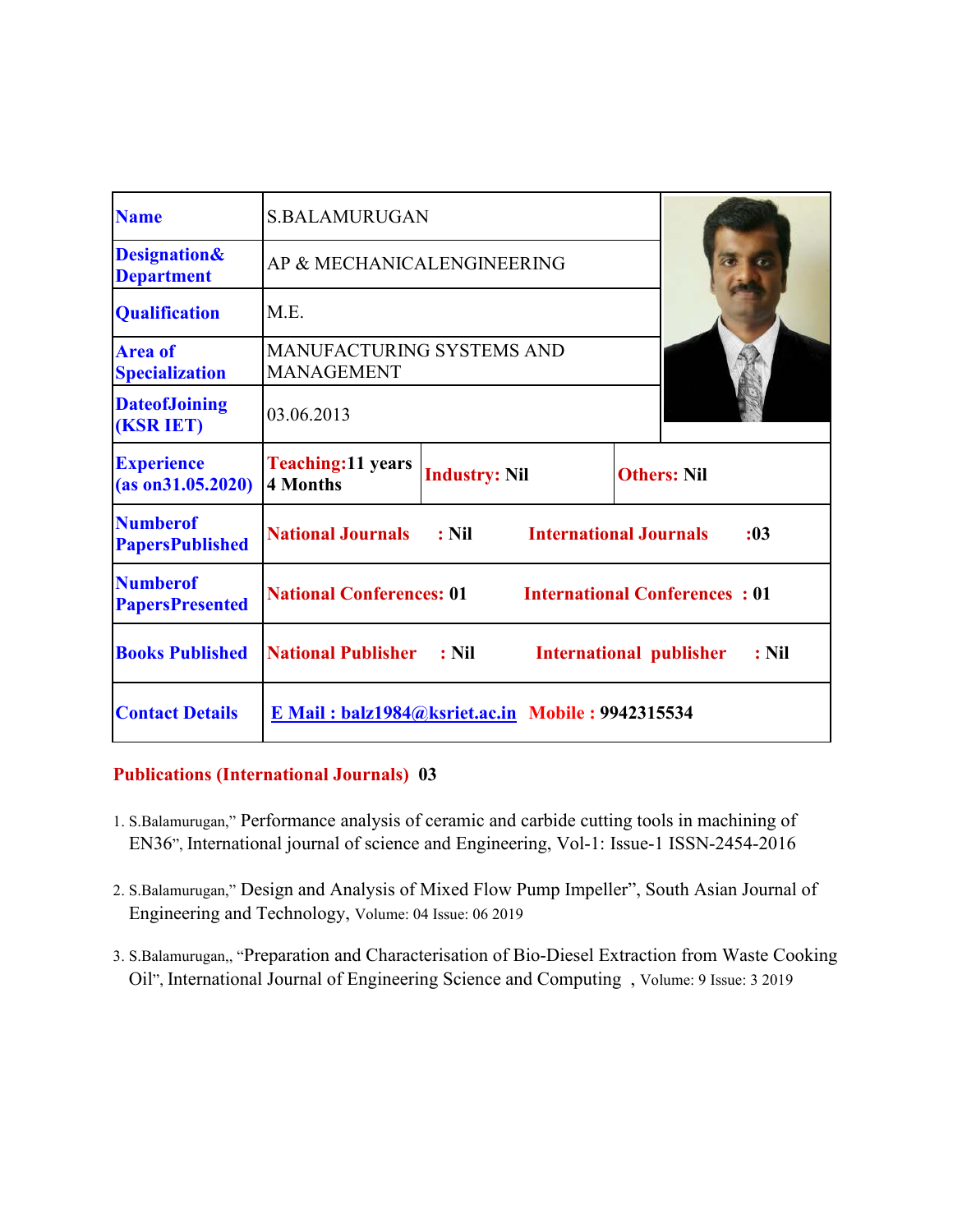# **Publications (National Journals) Nil Publications**

### **(InternationalConferences) 01**

1. S.Balamurugan, R.A.Sachin, "**Effect of Speed, Feed and Depth of Cut on surface roughness of OHNS steel during Hot Turning**" International Conference in Magna on Emerging Engineering Trends" ICMEET 2k13, 10-13 April 2013 at Magna College of Engineering – Chennai

#### **Publications (National Conferences) 01**

1. S.Senthilkumaran, S.Balamurugan, S.Rajendra Boopathy, "**Investigation into the Effect of Shot Size and Field Strength on the Cooling Rate of Magnetic Molding of Lm6 Al Alloy Casting"** National Conference  **on Advances** in Robotics, Precision Engg., and Manufacturing TechniquesAIRPAM 2008, 13-14 march 2008 at Madras Institute of Technology – Chennai.

#### **Books / Instruction materials / monograms published**

| S.No | <b>Title of the Book</b> | <b>Author(s)</b> | <b>Name&amp;Address of</b><br>the Publisher | <b>Yearof</b><br><b>Publishing</b> |
|------|--------------------------|------------------|---------------------------------------------|------------------------------------|
|      | Nil                      |                  |                                             |                                    |

### **Funded Research Projects**

| S.No | <b>Title of the Project</b> | <b>Name of the Funding</b><br><b>Agency</b> | <b>Amount</b><br><b>Sanctioned</b><br>(Rs.) | <b>Role</b> |
|------|-----------------------------|---------------------------------------------|---------------------------------------------|-------------|
| 1.   | Nil                         |                                             |                                             |             |

#### **Funded Programmes Organized (Seminar/Conference/Workshop/FDP/STTP/Other)**

| <b>S.No.</b> | <b>Date</b> |                |                    | Fundingagencyand        |
|--------------|-------------|----------------|--------------------|-------------------------|
|              | <b>From</b> | T <sub>o</sub> | <b>Topic/Title</b> | <b>AmountSanctioned</b> |
| 1.           | Nil         |                |                    |                         |